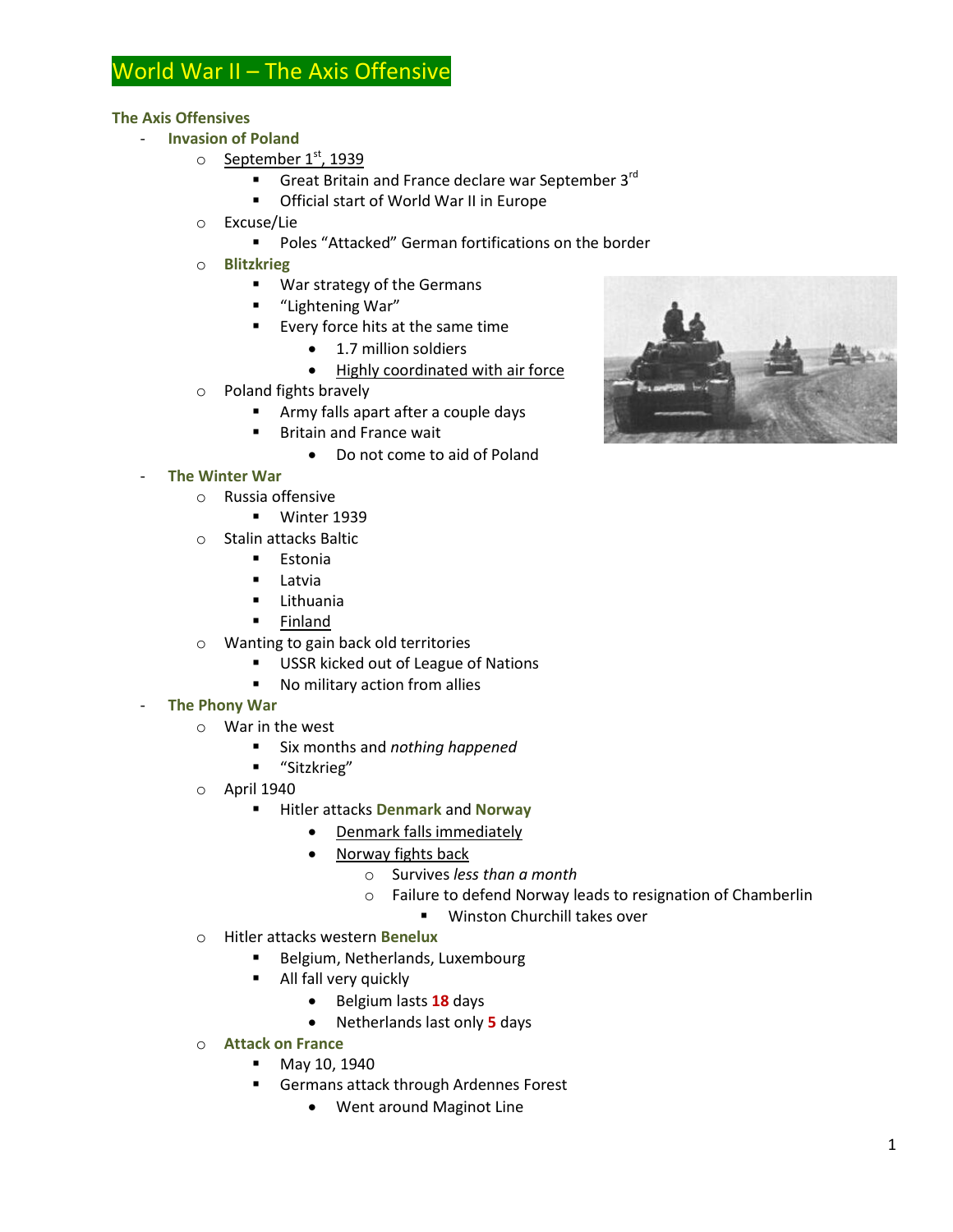- Uses the Blitz
- Surrounds British forces at **Dunkirk**
	- British people come to aid of army
		- o All available boats cross channel to pick up army
		- o 350,000 troops rescues
			- **Equipment left behind**
- France falls
	- June 22, 1940
		- o Defeatist psychology
	- Germany occupies Northern France
	- Southern France established as **Vichy France**
		- o Set up by the Germans
			- "Puppet state"
			- o Led by Marshall Petain
			- o *Viewed as traitors*
	- Northern France
		- o Germans had to occupy throughout the war
			- **Established resistance to German occupation** 
				- French patriots
				- The *"French Underground"*
					- o Spies inside France
	- Free French
		- o French Patriots
			- Led by **Charles de Gaulle**
		- o Left to England
		- o Wanted to overthrow the Nazis
			- **Worked with British to come up with a strategy**
- **Battle of Britain**
	- o Codenamed **"Operation Sealion"**
		- Did not have a real plan
			- Thought it would take longer to capture continent
		- Hitler knows he must neutralize Britain's Navy
			- Cannot do that until Royal Air Force is neutralized
	- o Bombing campaign
		- Germans bomb Britain 57 days in a row
			- Major cities
			- Industrial centers
			- Airfields
		- No effect on British spirit
			- Moral raised
			- Angry at Germans
		- British withstand
			- Radar
			- Deciphered German Air Force code
			- Royal Air Force
				- o Very well trained
				- o "never in the course of human conflict was so much owed by so many to so few"
				- o Ranks built up with Free French, Polish, Commonwealth, Irish, Belgians, Czech, Americans



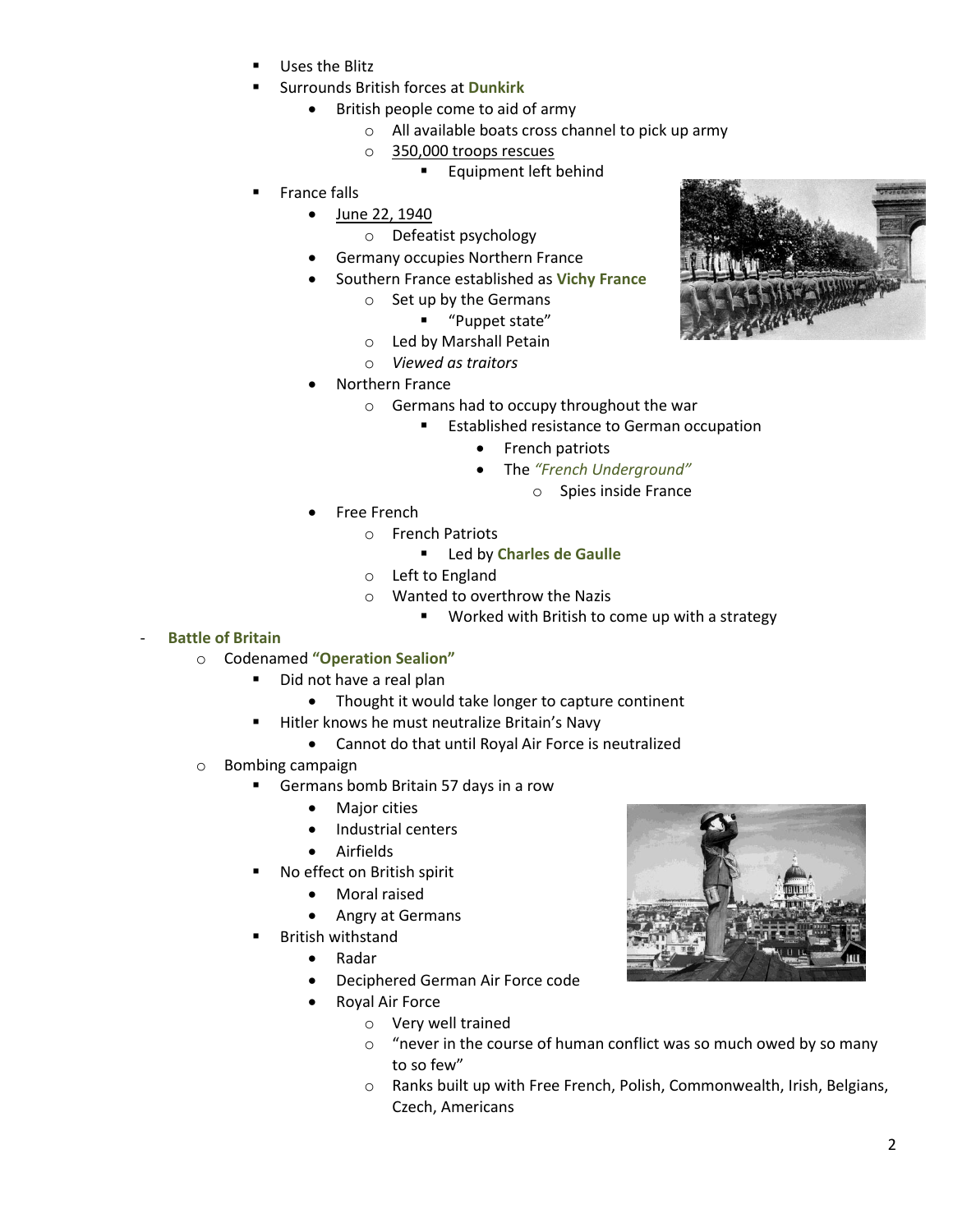- **Winston Churchill**
	- Prime Minister
	- Great Leadership
		- o Sent troops to North Africa
			- **Drew Germans away from Britain**
- o Hitler's blunder
	- Switched from attacking military targets to London
		- Trying to break British spirit
		- "Keep Calm and Carry On"
	- Invaded Russia
		- Sea Lion called off

## **German Occupation**

- Hitler's Reich in 1941
	- o *Bleakest year for Allies*
	- o Germany's peak
		- Controlled Germany, Austria, Czechoslovakia, Poland, Denmark, Norway, Netherlands, Belgium, Luxembourg, France, Greece
- Different areas were treated differently *based on their race*
	- o Ex. Denmark was not treated badly
		- **Germanic peoples**
	- o Killed all educated people and leaders
		- **Hitler killed all the Polish priests right away**
- Economic exploitation
	- o Forced labor
		- Forced Polish to do manual labor
		- 4 million Russians were forced to work as well
- Resistance movements
	- o Ukraine and the Baltic initially welcomed the Germans as liberators
		- Did not like Communists
		- **Endured horrible, inhumane treatment from Germans**
	- o Tito- Yugoslavia
		- 250,000 partisans who fought guerilla style against the Germans
			- Including 100,000 women
				- **Assassins and spies**
	- o After the invasion, Communists often led resistance to Germans
		- Some conflict with anti-Communists
			- Afraid of Communist domination later
	- o Very limited resistance in Germany
		- **White Rose**
			- Opposed Hitler because he was immoral
			- Printed pamphlets to arouse people against the Germans
			- Problem: there were only 8 people involved in the White Rose
				- All 8 killed
		- July plot
			- $1944$
			- Colonel Count von Staffenberg
			- Only plot that came close to succeeding
			- Planted a bomb in Hitler's headquarters that exploded
				- Injured but did not kill Hitler



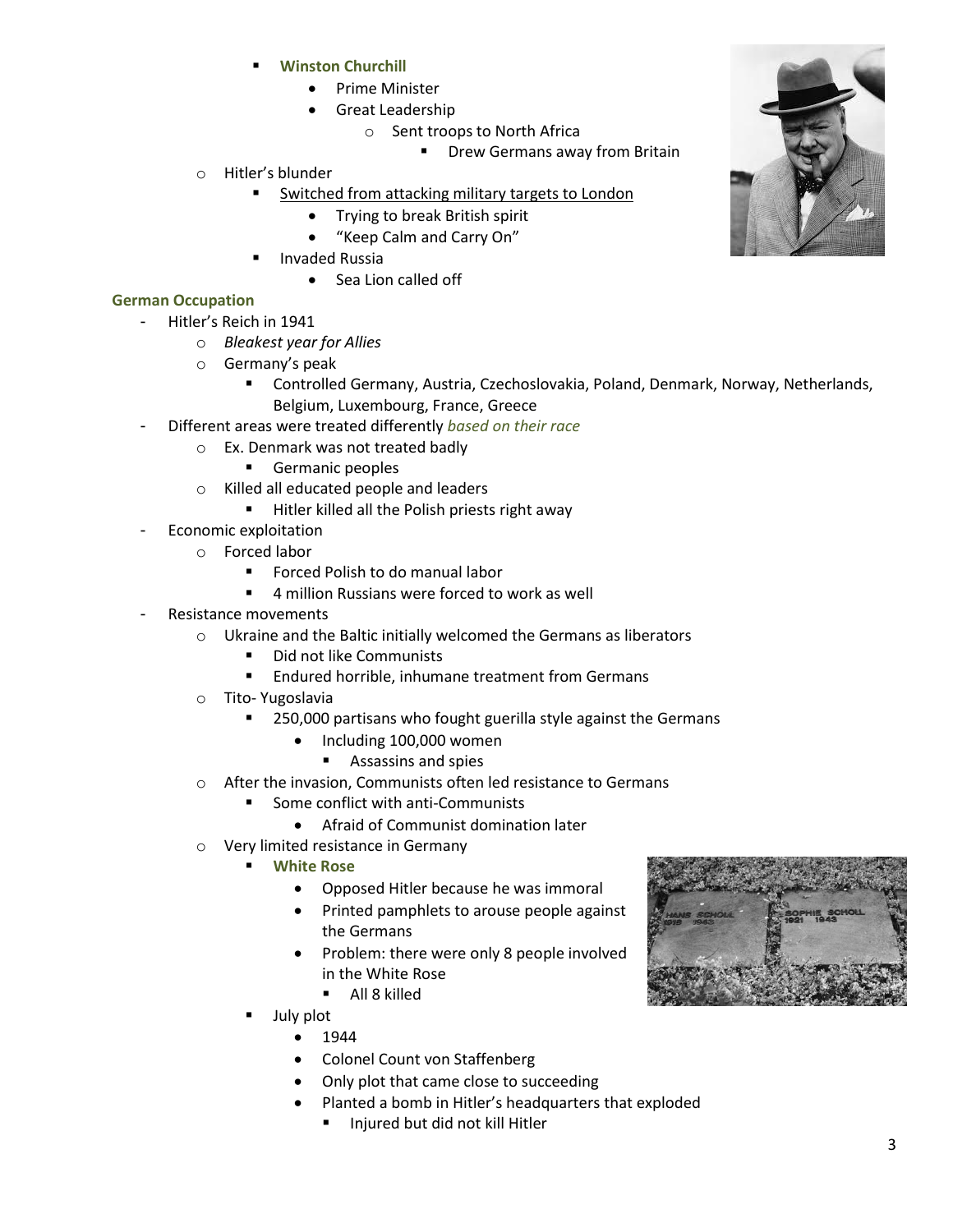#### **The War Expands**

- Russia
	- o June 22, 1941
	- o Reason
		- **Germany wants "Lebensraum"** 
			- Living space
		- Need resources
			- Food
			- $\bullet$  Oil
	- o **Operation Barbarossa**
		- Surprise attack
			- **•** Breaks Non-Aggression pact
			- Stalin becomes physically ill from grief
		- Forces two front war
			- Blitz still going on against Britain
		- Use of Blitzkrieg
			- Russians rapidly fall back
				- Russians totally unprepared
			- Lack of discipline
				- **•** Officer corps depleted by purge
		- **Operation Typhoon**
			- October, 1941
			- German plan to capture Moscow
				- **Cultural heart of Russia**
			- Attack stalled
				- Within sight of Kremlin
				- **EXECUTE:** Stiff Russian defense
				- **Stiffer Russian winter**
		- Siege of Leningrad
			- Germans opt to siege instead of direct assault
				- **900 day siege**
					- Sept 1, 1941 Jan 27, 1944
			- Extreme conditions
				- Estimated 1,000,000 casualties
					- Disease, hunger, shelling, cold
				- Resupplied by rail and over lake Lagoda
					- Rail when possible
					- Lake Lagoda when frozen
	- o Attack resumes in Spring of 1942
		- **Germans push on Stalingrad** 
			- Want access to Caspian oil fields
		- **Battle of Stalingrad**
			- August 22, 1942
				- Battle lasted for two months
				- Russians refused to surrender
					- Stalin would not allow it
					- Became personal between him and Hitler
					- Defense led by Marshall Georgi Zhukov
			- Operation Uranus
				- Russian encirclement of German  $6<sup>th</sup>$  Army



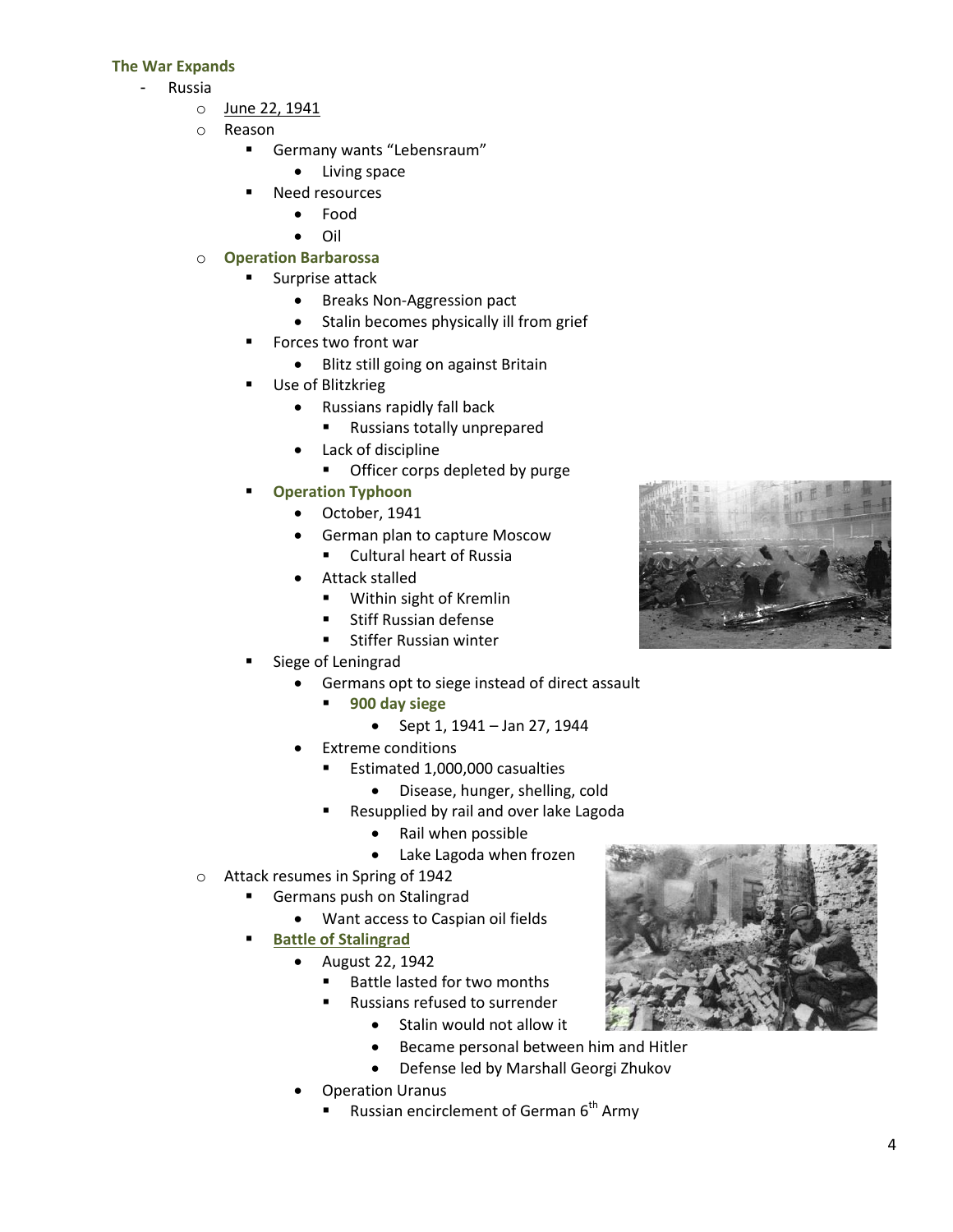- Hitler would not allow General Friedrich Paulus to surrender
	- o Promoted him to Field Marshall, reminds him no German Field Marshall has ever surrendered
- Resupply by air
	- o German soldiers without proper clothing
	- Paulus surrenders
		- $\circ$  January 31st, 1942
		- o Half of his soldiers dead or dying
			- 91,000 taken prisoner
		- o **Turning point of Russian campaign**
			- Russians go on offensive
- **Battle of the North Atlantic** 
	- o American convoys heading to Britain and Russia with supplies
	- o German surface ships a non-factor
		- *Graf Spee*
			- Attempted to disrupt shipping in south Atlantic route
				- **Scuttled in Montevideo in 1939** 
					- British intelligence fooled Germans into sinking ship
		- *Bismarck*
			- Attempted to break into North Atlantic to disrupt shipping
				- **Sank HMS Hood** 
					- Pride of British fleet
				- Sank off the coast of France
					- May 1941
		- *Tirpitz*
			- Stationed in Norway
				- **Prevent Soviet Baltic fleet from breaking out**
				- **Attack convoys heading to USSR**
			- Thorn in the side of Britain
				- Could not be ignored
				- Finally sank in Norway in 1944
					- After many, many attempts
	- o **German Wolf-packs**
		- **Unrestricted submarine warfare**
		- **German submarines attacking anything heading to Britain** 
			- Americans know the risk
	- o Convoy system
		- **Merchant ships surrounded by destroyers**
- **The Pacific**
	- o Japanese expansion
		- **French Indochina** 
			- $1940$
		- **Join Axis powers in 1940** 
			- Allied with Italy and Germany
		- **EXECUTE:** Started spreading influence in Asia
	- o American Neutrality
		- **I**solationism
			- Not participating in fighting
		- **Sympathetic to Allies** 
			- Became more concerned when Nazis started winning

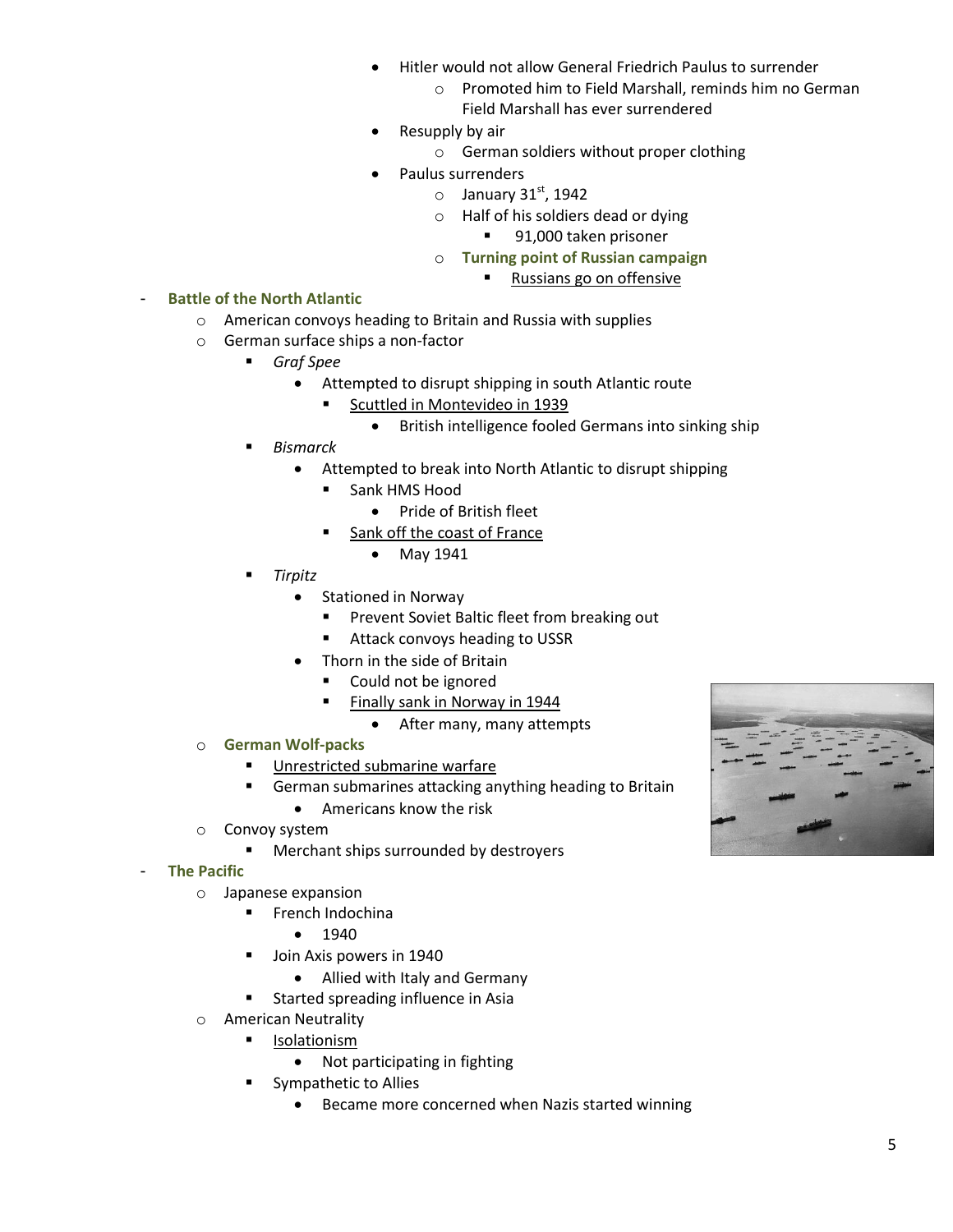- **Lend-Lease Act**
	- $\bullet$  March 1941
	- Assistance to Allies
		- **Supplies, materials**
		- **•** Destroyers for bases
	- Only Britain and Soviet Union remain
	- **"Arsenal of Democracy"**
		- **United States view of itself**
		- **Supplying weapons**
- **Atlantic Charter**
	- Meeting off the coast of Newfoundland
	- **E** Churchill and Franklin D. Roosevelt
	- Plan for future
		- **•** Optimistic Americans would be able to help British
- o Pearl Harbor
	- **US objected to Japanese imperialism** 
		- Stopped trade with Japan
		- Economic sanctions
		- Japan sent envoy to Washington
			- To negotiate a trade settlement
	- Surprise attack
		- Wanted to cripple US Pacific fleet
		- Hawaii
		- December  $7<sup>th</sup>$ , 1941
			- The day of "infamy"
	- US declares war on Japan December 8<sup>th</sup>
		- **Italy and Germany declare war on US December 11th**
- o Japanese conquer
	- Guam
	- **Wake Island**
	- **Hong Kong**
	- Malaya
	- **E** Singapore
		- British give up without much of a fight
		- Disgraced British empire
	- **•** Dutch East Indies
	- **Burma**
	- **•** Philippines
		- Baatan death march

### o **"Asia for the Asians"**

- Kicking out imperialists powers and colonial leaders
- **Asian countries welcome Japanese at first** 
	- Free from western control
	- Later despised Japanese
		- **Expecially Chinese or those of Chinese descent**
- o US hits back
	- **Industrial might** 
		- Quickly rebuilds navy and air force
	- Island Hopping